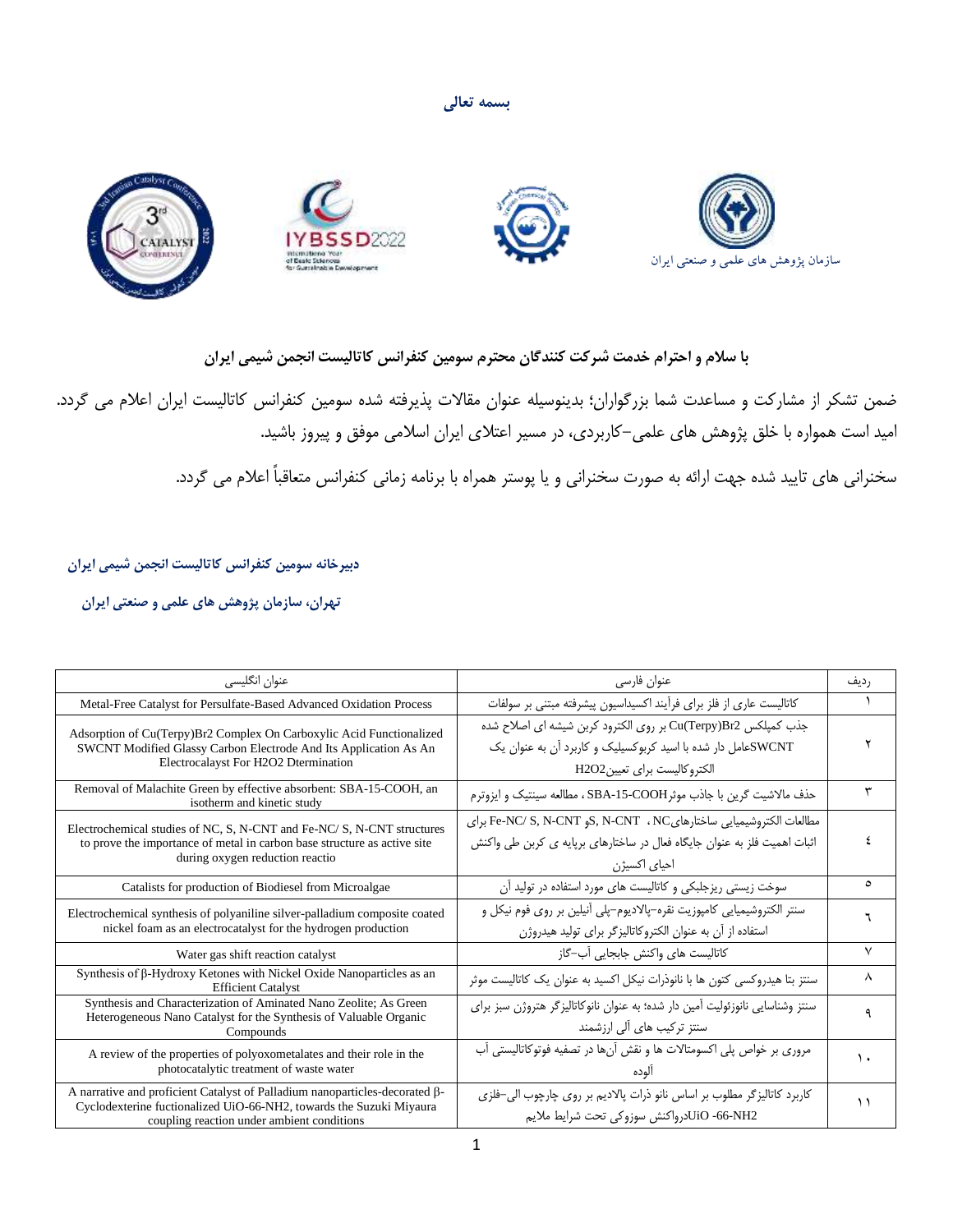| Ga, S co-doped TiO2/RGO as a supreme photocatalyst for the selective<br>oxidation of benzyl alcohol under visible light irradiation                                                  | تیتانیوم دی اکسید/گرافن اکسید کاهش یافته دوپ شده با گالیوم و گوگرد عنوان<br>یک فوتوکاتالیست موثربرای اکسیداسیون انتخابی بنزیل الکل تحت تابش نور مرئی                                                  | $\gamma$               |
|--------------------------------------------------------------------------------------------------------------------------------------------------------------------------------------|-------------------------------------------------------------------------------------------------------------------------------------------------------------------------------------------------------|------------------------|
| A new Gadolinium (III) coordination complex as an efficient photosensitizer<br>for enhancing the visible-light driven photocatalytic activity of a TiO2/rGO<br>nanocomposite for the | یک کمپلکس کوئوردیناسیون جدید بر پایه گادولیینیوم به عنوان یک حساس کننده<br>نوری موثر به منظور افزایش فعایت فوتوكاتالیستی نانوكامپوزیت تیتانیوم دی<br>اكيسد/گرافن اكسيد كاهش يافته در تخريب استامينوفن | $\gamma$               |
| 3D printing in the field of chemical engineering and technology of structural<br>catalysts, mixers and reactors                                                                      | چاپ سه بعدی در حیطه مهندسی شیمی و فناوری کاتالیستهای ساختاری، میکسرها<br>و راکتورها                                                                                                                   | $\frac{1}{2}$          |
| Tri-Metallic (MnFeCo) Immobilized on the Graphene Oxide as High-<br>Performance Electro-Catalyst for Overall Oxygen Evolution Reaction                                               | Tri-Metallic (MnFeCo)تثبيت شده روى اكسيد گرافن به عنوان الكترو كاتاليزور<br>با كارايي بالا براي واكنش تكامل كلي اكسيژن                                                                                | ه ۱                    |
| Green Hierarchical W-doped Graphene based on Arabic Gum as the Visible-<br>Light-Driven Photocatalyst for Degradation of Acetaminophene                                              | گرافن دوپ شده با تنگستن بر پایه صمغ عربی به عنوان فتوكاتاليست نور مرئی<br>براى تجزيه استامينوفن                                                                                                       | $\mathcal{L}$          |
| Modification of interface of Cd and Bi sulfides by surfactant for<br>photocatalytic removal of antibiotics                                                                           | اصلاح سطح مشترک سولفیدهای Cd و Bi توسط سورفکتانت برای حذف<br>فتوكاتاليستى أنتى بيوتيك ها                                                                                                              | $\gamma$               |
| The effect of temperature on the synthesis and application of TiO2<br>photocatalyst for Amoxicillin Degradation                                                                      | تأثیر دما بر سنتز و کاربرد فوتوکاتالیست TiO2 برای تجزیه آموکسی سیلین                                                                                                                                  | $\lambda$              |
| Photocatalytic and selective oxidation of propane over Pt / TiO2<br>nanoparticles made by photodeposition and sol-gel method                                                         | اکسایش فوتوکاتالیستی و انتخابی پروپان با استفاده از نانوذرات Pt/TiO2 ساخته<br>شده به روش ترسیب نوری و سل ژل                                                                                           | 19                     |
| Fabrication of CoFe2O4/CuAl2O4/ZSM-5/TiO2 nanocatalyst for selective<br>catalytic reduction of NO with NH3                                                                           | ساخت نانوكاتاليست CoFe2O4/CuAl2O4/ZSM-5/TiO2 براى كاهش<br>كاتاليستى انتخابى NO توسط NH3                                                                                                               | ٢.                     |
| Investigation of photocatalytic performance of g-C3N4 and g-C3N4 /<br>AlVO4 in phenol degradation under visible light irradiation                                                    | مطالعه عملكرد فوتوكاتاليستى g-C3N4 و g-C3N4/AlVO4 در تخريب فنول<br>تحت تابش نور مرئي                                                                                                                  | $\gamma \gamma$        |
| Development of Ag-modified Zeolite as HC-Trap in automotive cold-start<br>emission control                                                                                           | توسعه زئوليت اصلاح شده با نقره به عنوان HC-Trap به منظور كنترل انتشار<br>آلاینده های خودرو در شرایطCold-Start                                                                                         | ۲۲                     |
| Photoelectrocatalytic enzymeless glucose oxidation using dandelion-like<br>CoOx nanostructures decorated with CdS nanoparticles                                                      | اكسيداسيون گلوكز توسط فوتو كاتاليست بدون انزيم نانو ساختار قاصدكى كبالت<br>اكسيد پوشش داده شده توسط نانو ذرات كادميوم سولفيد                                                                          | ۲۳                     |
| Bismuth-decorated copper oxide crystals; an efficient design for<br>photocatalytic removal of antibiotics from water                                                                 | کریستال های اکسید مس بهینه شده با بیسموت: یک طراحی موثر برای حذف<br>فوتوكاتاليستى آنتى بيوتيك ها از آب                                                                                                | ۲٤                     |
| cyanobacteria Microcoleus fixation by entrapment for application as<br>biocatalists                                                                                                  | تثبیت سیانوباکتری میکروکولئوس با روش به دام انداختن برای کاربری بهعنوان<br>بيوكاتاليست                                                                                                                | ه ۲                    |
| Enzyme mimic design based upon periodic mesoporous organosilica<br>material                                                                                                          | طراحي أنزيم مصنوعي برپايه مواد اورگانوسيليكاي مزوحفره منظم                                                                                                                                            | ۲٦                     |
| Evaluation of the efficiency of ZnFe/ZIF-8 metal-organic framework for<br>removal of textile dyes from wastewater                                                                    | بررسی کارآیی قالب فلز- آلی ZnFe/ZIF-8 برای حذف رنگزاهای نساجی از پساب                                                                                                                                 | $\mathsf{Y}\mathsf{V}$ |
| بر پایه اکسیدگرافن و کاربرد آن در واکنش Pt-NiO سنتز هیبرید نانوذرات<br>الكترواكسيداسيون متانول                                                                                       | سنتز هیبرید نانوذرات Pt-NiO بر پایه اکسیدگرافن و کاربرد آن در واکنش<br>الكترواكسيداسيون متانول                                                                                                        | ٢٨                     |
| Synthesis, characterization and catalytic application of ZIF-204 / Ag<br>nanocomposite                                                                                               | سنتز، شناسایی و کاربرد کاتالیزوری نانو کامپوزیتZIF-204/Ag                                                                                                                                             | ۲۹                     |
| Effect of La/Ce rare earth elements in perovskite oxide supports as catalyst<br>washcoat: A Review                                                                                   | اثر عناصر نادر خاكي La/Ce به عنوان كاتاليست كوت شده بر پايه اكسيد<br>پروسکایت : مروری                                                                                                                 | ٣.                     |
| Improving the biocatalytic performance of multi-enzyme cascade<br>encapsulated into metal-organic frameworks                                                                         | بهبود عملکرد بیوکاتالیستی کسکید چند آنزیمی کپسوله شده در چهارچوب های<br>فلزى–آلى                                                                                                                      | ۳۱                     |
| Synthesis of copper ferrite for photocatalytic degradation of ciprofloxacin<br>antibiotic in aqueous solution                                                                        | سنتز فريت مس جهت تخريب فتوكاتاليستي آنتي¬ييوتيک سيپروفلوكساسين در<br>محلول ابی                                                                                                                        | ٣٢                     |
| Co-immobilization of multi-enzyme cascades into metal-organic frameworks<br>for biodegradation of bisphenol A                                                                        | تثبیت چند آنزیمی در ساختار چهارچوب های آلی-فلزی به منظور حذف ماده ی<br>بيسفنول آ                                                                                                                      | ٣٣                     |
| Synthesis of magnesium ferrite magnetic nanoparticles for photocatalytic<br>decomposition of the antibiotic ciprofloxacin under visible light                                        | سنتز نانوذرات مغناطيسي فريت منيزيم براي تجزيه فتوكاتاليستي آنتي بيوتيك<br>سیپروفلوکساسین تحت نور مرئی                                                                                                 | ۳٤                     |
| Copolymerization of 1-hexene and methyl methacrylate using binuclear<br>cobalt catalyst based on phenoxy-imine ligand                                                                | کوپلیمریزاسیون ۱–هگزن و متیل متاکریلات توسط کاتالیست دو هستهای فلز<br>كبالت بر پايه ليگاند فنوكسي –ايمين                                                                                              | ۳٥                     |
| A facile green synthesis of Ag@AgCl nanoparticles as an efficient<br>homogeneous catalyst for the reduction of methylene blue                                                        | سنتز سبز و آسان نانوذرات Ag@AgCl به عنوان یک کاتالیزور همگن و کارآمد<br>برای کاهش متیلن بلو                                                                                                           | ٣٦                     |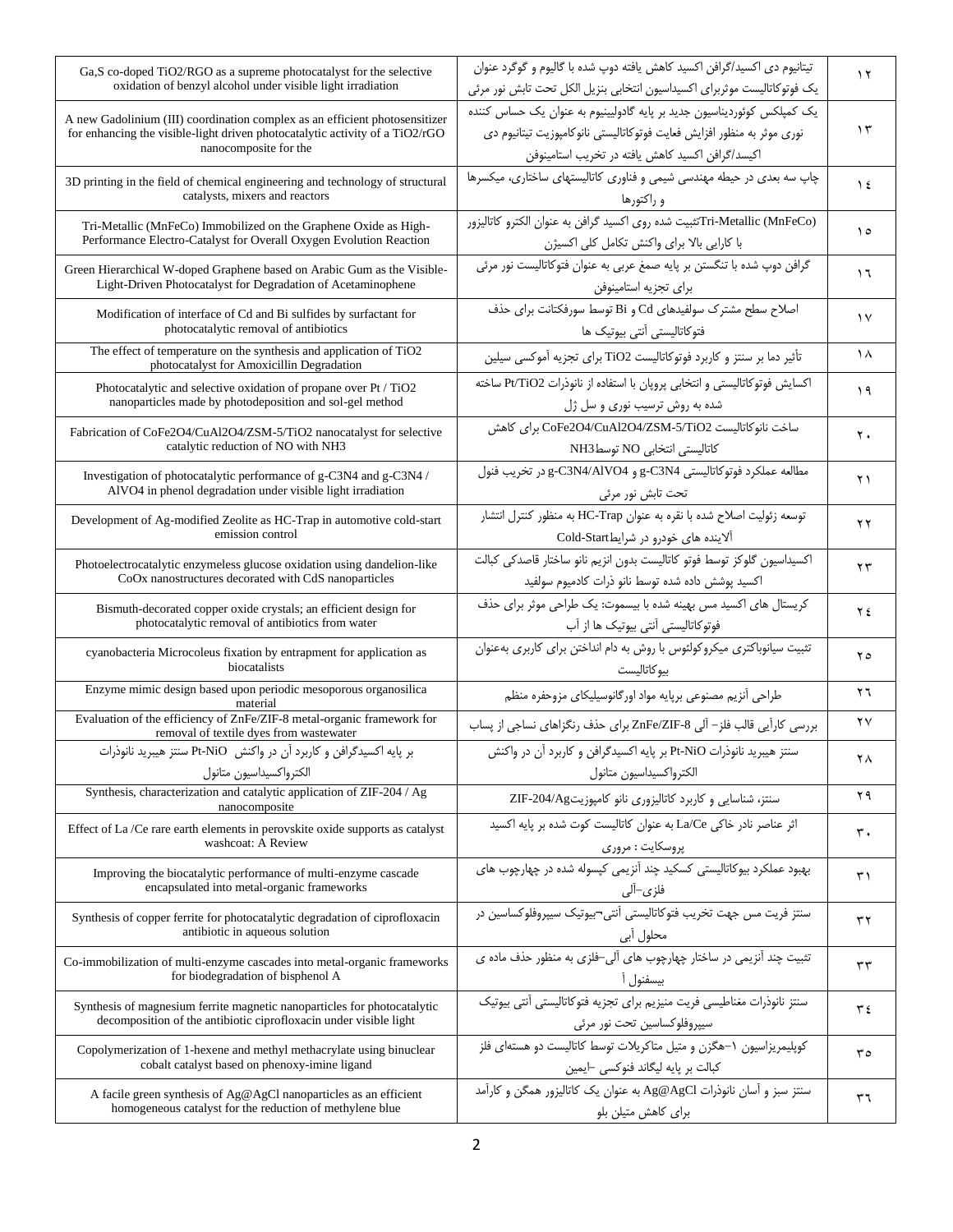| Molecular study of metronidazole removal from wastewater by Chlorella<br>vulgaris                                                                                                                         | بررسی مولکولی حذف مترونیدازول از فاضلاب توسط کلرلا ولگاریس                                                                                                          | ٣٧            |
|-----------------------------------------------------------------------------------------------------------------------------------------------------------------------------------------------------------|---------------------------------------------------------------------------------------------------------------------------------------------------------------------|---------------|
| Catalytic degradation studies of phytosynthesized silver/silver chloride<br>nanoparticles against Rhodamine B                                                                                             | مطالعات تخريب كاتاليستي رودامين ب توسط نانوذرات نقره/ نقزه كلريد                                                                                                    | ۳۸            |
| Investigation of infiltration copper and cerium as electrocatalyst on the<br>microstructure of LSM cathode in high temperature solid oxide fuel cell                                                      | بررسی تاثیر تلقیح ترکیب مس و سریم به عنوان الکتروکاتالیست بر ریزساختار<br>كاتد LSMپيل سوختى اكسيد جامد دماى بالا                                                    | ۳۹            |
| Synthesis of binuclear cobalt catalyst based on phenoxy-imine ligand for<br>polymerization of methyl methacrylate                                                                                         | سنتز کاتالیست دو هستهای کبالت بر پایه لیگاند فنوکسی-ایمین برای پلیمریزاسیون<br>متيل متاكريلات                                                                       | $\epsilon$ .  |
| A Simple Iron-Based Metal-Organic Framework as an Electrocatalyst for<br>Oxygen Evolution Reaction                                                                                                        | یک چارچوب فلز–آلی ساده مبتنی بر آهن بعنوان الکتروکاتالیست برای واکنش تولید<br>اکسیژن                                                                                | $5 \lambda$   |
| Polyoxometalate loaded on Ionic Liquid into Metal-Organic Framework<br>Effective Oxidative Desulfurization Catalyst                                                                                       | پلی اکسومتالات عامل دارشده با مایعات یونی و بارگزاری درون چارچوب های آلی-<br>فلزی، کاتالیستی موثر در گوگردزدایی اکسایشی                                             | ٤٢            |
| Hydrothermal synthesis of FeVO4 and photocatalytic ability for degradation<br>of Acid Blue                                                                                                                | بررسی خاصیت فوتوكاتالیستی آهن وانادات سنتز شده با روش هیدروترمال در حذف<br>رنگ آزو اسید بلو                                                                         | ٤٣            |
| Application of Ag/Cu@C3N4 Nanocomposite as Efficient Catalyst for the<br>Catalytic Reduction of Inorganic Pollutants                                                                                      | كاربرد نانوكامپوزيت Ag/Cu@C3N4 به عنوان كاتاليزور كارامد براى كاهش<br>كاتاليستى الاينده هاى معدنى                                                                   | ٤٤            |
| Amoxicillin Biophotocatalytic degradation over Ti/TiO2/Fatty<br>Acid/GOx/ZnO                                                                                                                              | تجزيه بيوفوتوكاتاليستى آموكسى سيلين باTi/TiO2/Fatty Acid/GOx/ZnO                                                                                                    | ه ٤           |
| Application of plasma-catalytic system in methanation process                                                                                                                                             | کاربرد سیستم پلاسما–کاتالیستی در فرآیند متان سازی                                                                                                                   | ٤٦            |
| Synthesis of MCM-48 with adjustable specifications without the use of pore<br>agents                                                                                                                      | سنتز MCM-48 با مشخصات قابل تنظيم و بدون استفاده از عوامل حفره ساز                                                                                                   | ٤V            |
| Modification of Bismuth Oxyiodide with Fluorine for Enhanced<br>Photocatalytic Removal of RhB                                                                                                             | سنتز و بهينه سازي اكسى يديد بيسموت با استفاده از آلايش فلوئور به منظور حذف<br>رودامین بی از آب                                                                      | ٤٨            |
| Designed Tri-Metallic (MnFeCo) Immobilized on the Graphene Oxide as<br>High-Performance Electro-Catalyst for Overall Oxygen Evolution Reaction                                                            | طراحي سه فلزي (MnFeCo) تثبيت شده بر روى اكسيد گرافن به عنوان الكترو<br>كاتاليزور با كارايي بالا براي واكنش تكامل كلي اكسيژن                                         | ٤٩            |
| nano catalysts and dye limitation from aqueous solution                                                                                                                                                   | نانو کاتالیست ها و حذف رنگ از محلول های آبی                                                                                                                         | $\circ$ .     |
| Efficient water pollutant degradation using CeO2/sulfur-doped g-C3N4<br>photocatalysts under visible light irradiation                                                                                    | Efficient water pollutant degradation using CeO2/sulfur-doped g-<br>C3N4 photocatalysts under visible light irradiation                                             | ٥١            |
| Green synthesis of heterocyclic containing N-atom through novel method<br>using modified heterogeneous nano catalyst                                                                                      | سنتز سبز ناجورحلقه¬های نیتروژن¬دار با روشی نوین با استفاده از نانوکاتالیزگر<br>هتروژن اصلاح شده                                                                     | ٥٢            |
| Synthesis and characterization of cerium oxide/sulfur-doped g-C3N4 as                                                                                                                                     | Synthesis and characterization of cerium oxide/sulfur-doped g-C3N4                                                                                                  | ٥٣            |
| nanocomposite photocatalysts<br>Copper-Based Nanocatalysts in Organic Reduction Reactions: A Progress<br>Report                                                                                           | as nanocomposite photocatalysts<br>نانوکاتالیست های پایه مس در واکنش های کاهش آلی: گزارش پیشرفت                                                                     | $\circ$ {     |
| Comparison of aminothermal and hydrothermal methods in SAPO-CHA<br>synthesis in the presence of morpholine                                                                                                | مقایسه ی روش آمینوترمال و هیدروترمال در سنتز CHA-SAPO درحضور<br>مورفولين                                                                                            | $\circ \circ$ |
| Synthesis Of Novel Chiral N-Heterocyclic Carbene Oxazoline (NHC-OX)<br>and the Application of these NHC-OX s in Asymmetric Benzoin<br><b>Condensation Reaction</b>                                        | سنتز-N هتروسیکلیک کاربن اکسازولین (NHC-OX) جدید کایرال و کاربرد این<br>NHC-OXها در واكنش نامتقارن تراكم بنزوئين                                                     | ٥٦            |
| spent caustic wastewater treatment                                                                                                                                                                        | تصفیه فتوکاتالیستی پساب اسپنت کاستیک صنایع پتروشیمی در نور مرئی                                                                                                     | ٥٧            |
| Modified ZIF-11 photocatalyst for tetracycline wastewater treatment                                                                                                                                       | فوتوكاتاليست اطلاح شده11-ZIF براى تصفيه پساب تتراسايكلين                                                                                                            | ٥٨            |
| Humic Acid degradation using Fe/ZIF-11 photocatalyst                                                                                                                                                      | تجزيه هيوميك اسيد با استفاده از فوتوكاتاليست11-Fe/ZIF                                                                                                               | ٥٩            |
| Regeneration of the spent SAPO-34 catalyst in the MTO process                                                                                                                                             | بررسی احیاء کاتالیست SAPO-34 تجاری مستعمل در فرآیند تبدیل متانول به<br>الفين(MTO)                                                                                   | ٦.            |
| Pd nanoparticle immobilized on magnetic MIL(53)-Fe: An effective and<br>recyclable catalyst for Suzuki coupling reaction                                                                                  | نانوذرات Pd تثبیت شده بر روی MIL(53)-Fe مغناطیسی: یک کاتالیزور موثر و<br>قابل بازيافت براي واكنش جفت سوزوكي                                                         | ٦١            |
| Study of Time and Synthesis Method Effect on ZSM-5 Zeolite<br>characteristics                                                                                                                             | بررسی اثر زمان و روش سنتز بر مشخصات زئولیت5-ZSM                                                                                                                     | ٦٢            |
| Preparation of basic pH activated carbon catalysis for biodiesel production                                                                                                                               | تهیه کاتالیزور کربن فعال با pH بازی جهت استفاده در تهیه سوخت بیودیزل                                                                                                | 75            |
| Synthesis of mixed metal nano-oxide of manganese - nickel-cobalt and its<br>application in sulfide to sulfoxide oxidation reactions                                                                       | سنتز نانو اکسید فلزی مخلوط منگنز- نیکل- کبالت و کاربرد کاتالیستی آن در<br>واکنش های اکسیداسیون سولفید به سولفوکسید                                                  | ٦٤            |
| Palladium incorporated on magnetic hybrid nano hydroxyapatite as an<br>Effective heterogeneous catalyst for the Preparation of propargylamines via<br>One-pot and three-component reaction in green Media | نانو هیدروکسی آپاتیت مغناطیسی پوشیده شده با پالادیوم به عنوان یک کاتالیزور<br>ناهمگن موثر برای تهیه پروپارژیل آمین ها از طریق واکنش تک ظرف و سه جزئی<br>در محیط سبز | ٦٥            |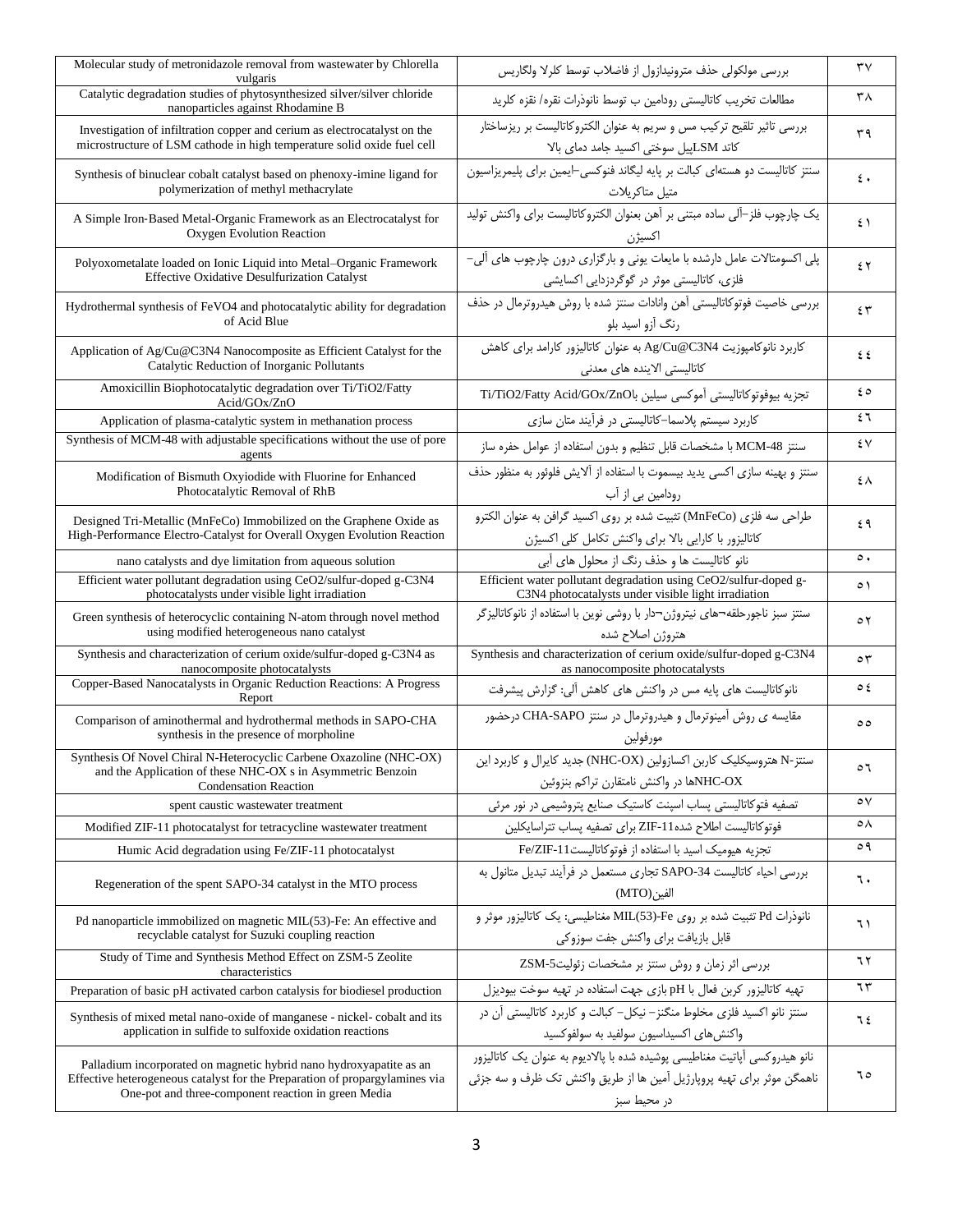| Palladium-incorporated on magnetic nanocatalysts based on carbon quantum                                                                | ترکیب پالادیوم بر روی نانوکاتالیست های مغناطیسی مبتنی بر نقطه کوانتومی                                                              | ٦٦                     |
|-----------------------------------------------------------------------------------------------------------------------------------------|-------------------------------------------------------------------------------------------------------------------------------------|------------------------|
| dot and metal-organic frameworks for promoting Suzuki cross-coupling<br>reaction                                                        | کربن و چارچوب های فلزی–آلی برای ارتقاء واکنش جفت متقابل سوزوکی                                                                      |                        |
| Palladium nanoparticles doped on hybrid magnetic biochar: An efficient and                                                              | نانوذرات پالادیوم دوپ شده بر روی بیوچار مغناطیسی هیبریدی: یک کاتالیزور                                                              | ٦٧                     |
| heterogeneous catalyst for Suzuki coupling reaction                                                                                     | کارآمد و ناهمگن برای واکنش جفت سوزوکی                                                                                               |                        |
| Synthesis of Aluminum-Fumarate Metal-Organic Frameworks derived                                                                         | سنتز چارچوب های فلز–آلی آلومینیوم– فومارات و تبدیل آن به هیدروکسید لایه ای                                                          | ٦٨                     |
| layered double hydroxide (LDH) as advanced materials for electrochemical<br>applications                                                | دوگانه (LDH) به عنوان مواد پیشرفته برای کاربردهای الکتروشیمیایی                                                                     |                        |
| Effective Factors on the kinetics of photocatalytic degradation reactions                                                               | عوامل موثر بر سينتيك واكنشهاى تخريب فوتوكاتاليستى                                                                                   | ٦٩                     |
| Immobilization of Candida antarctica lipase A on MIL-53(Fe) by covalent                                                                 | تثبیت آنزیم Candida antarctica lipase A بر روی بستر (MIL-53(Fe به دو                                                                | $\vee$ .               |
| binding and in-situ methods                                                                                                             | روش اتصال كوالانسى وسنتز تك ظرف                                                                                                     |                        |
| Cu2S Snowflakes as a Novel Electrocatalyst for the CO2 Reduction                                                                        | مس (I) سولفيد با ساختار برف دانه اي بعنوان الكتروكاتاليست براي واكنش كاهش                                                           | $\vee$                 |
| Reaction                                                                                                                                | کربن دی اکسید                                                                                                                       |                        |
| Experimental and Modeling studies for Rhodamin B adsorption on oxidized                                                                 | مطالعات تجربی و مدلسازی برای جذب رودامین B بر روی پکتین اکسید شده /                                                                 | $\mathsf{Y}\mathsf{Y}$ |
| pectin /graphene oxide /Ferrite hydrogel                                                                                                | اكسيد گرافن / هيدروژل فريت                                                                                                          |                        |
| Binary visible-light-activated ZnO/CuCo2O4 photocatalysts for degradation                                                               | فوتوكاتاليست هاى دوتايي فعال شده با نور مرئى ZnO/CuCo2O4 براى تجزيه                                                                 | $\vee\tau$             |
| of Congo red dye through persulfate activation                                                                                          | رنگ قرمز كنگو از طريق فعال سازى پرسولفات                                                                                            |                        |
| Novel N-bromo nano vanadium oxo phthalocyanine-based molten salt<br>([VO(TPPABr)]CBr3) as a efficient catalyst for the synthesis of     | Novel N-bromo nano vanadium oxo phthalocyanine-based molten salt<br>([VO(TPPABr)]CBr3) as a efficient catalyst for the synthesis of | ٧٤                     |
| dihydropyrimidinone derivetives<br>One-pot synthesis of unsymmetric Hantzsch 1,4-dihydropyridines catalysed                             | dihydropyrimidinone derivetives<br>One-pot synthesis of unsymmetric Hantzsch 1,4-dihydropyridines                                   |                        |
| by Novel N-bromo nano vanadium oxo phthalocyanine-based molten salt                                                                     | catalysed by Novel N-bromo nano vanadium oxo phthalocyanine-                                                                        | ٧٥                     |
| ( [VO(TPPABr)]CBr3]<br>Synthesis and Characterization of Aminated Nano Zeolite; As Green                                                | based molten salt ([VO(TPPABr)]CBr3<br>سنتز و شناسایی نانوزئولیت آمین دار شده؛ به عنوان نانوکاتالیزگر هتروژن سبز برای               |                        |
| Heterogeneous Nano Catalyst for the Synthesis of Valuable Organic<br>Compounds                                                          | سنتز ترکیب های آلی ارزشمند                                                                                                          | $\vee$                 |
| Kinetics of heterogeneous decomposition reaction of hydrazine with nickel                                                               | سینتیک واکنش تجزیه هتروژنی هیدرازین با کاتالیست نیکل بر پایه گاما آلومینا و                                                         |                        |
| catalyst based on gamma alumina And the application of propulsive force to<br>space thrusters                                           | كاربرد نيروى پيشرانش رانشگرهاى فضايى                                                                                                | ٧V                     |
| Palladated composite of clay-polymer as an efficient catalyst for                                                                       | ساخت کامپوزیت کلی- پلیمر پالاده شده با کاربری برای واکنش های                                                                        |                        |
| hydrofinishing of lubricants.                                                                                                           | هيدروفينيشينگ                                                                                                                       | ٧٨                     |
|                                                                                                                                         |                                                                                                                                     |                        |
|                                                                                                                                         |                                                                                                                                     |                        |
| Preparation of caprolactam from cyclohexanone using polyoxometal-<br>modified beta zeolite                                              | تهیه کاپرولاکتام از سیکلوهگزانون با استفاده از زئولیت بتای اصلاح شده با پلی<br>اكسومتال                                             | ٧٩                     |
| preparation of net and Cu-modified Calcium titanate in the removal process                                                              | تهیه کلسیم تیتانات خالص و اصلاح شده با فلز مس در فرایند حذف رنگ متیلن بلو                                                           | ۸.                     |
| of methylene blue                                                                                                                       |                                                                                                                                     |                        |
| Vertically aligned Nickel/cobalt bimetallic phosphides derived metal-organic<br>frameworks for efficient oxygen evolution reaction      | فسفیدهای عمودی ارایش یافته دوفلزی نیکل/کبالت مشتق شده از چارچوبهای آلی<br>فلزى براى واكنش توليد اكسيژن                              | ۸١                     |
| Application of 4-(dimethylamino)pyridine as a base catalyst in the                                                                      | استفاده از ۴–(دی متیل آمینو) پیریدین به عنوان یک کاتالیزوربازی در سنتز                                                              |                        |
| diastromerselective synthesis of high functionalized cyclohexanones in a<br>pseudo-three-component reaction                             | دیاسترومرگزین سیکلوهگزانون های پر استخلاف در یک واکنش شبه سه جزئی                                                                   | ۸۲                     |
| Halloysite and ionic liquid composites as catalysts for oligomerization and                                                             | كامپوزيت هالوسيت و مايع يوني، به عنوان كاتاليست جهت اليگومريزاسيون و                                                                |                        |
| hydrogenation of polyalphaolefins                                                                                                       | هيدروژناسيون پلى ألفاالفينها                                                                                                        | ۸۳                     |
| New and Recyclable Heterogeneous Ruthenium Magnetized Biochar                                                                           | نانوذرات ناهمگن روتنیوم بایوچار مغناطیسی شده جدید و قابل بازیافت به عنوان                                                           |                        |
| Nanoparticles as Catalyst for C-C Coupling Reactions                                                                                    | كاتاليزگر در واكنش هاى جفت شدن كربن - كربن                                                                                          | ٨٤                     |
|                                                                                                                                         | سنتزو تثبیت سالاموی نامتقارن جدید بر روی بستر mcm-41 به وسیله ایجاد پیوند                                                           |                        |
| The synthesis of new unsymmetrical salamo immobilization on MCM-41 by<br>grafting and this catalytic activity in epoxidation of styrene | و بررسی فعالیت کاتالیستی آن در اپوکسیداسیون استایرن                                                                                 | ۸٥                     |
| Hydrothermal synthesis of CdS quantum dots using PVP as capping egent                                                                   | سنتز هیدروترمال نقاط کوانتومی CdS با استفاده از PVP به عنوان عامل یوشاننده و                                                        |                        |
| and their application for photocatalytic degradation of dye                                                                             | کاربرد آنها برای تخریب فتوکاتالیستی رنگ                                                                                             | ۸٦                     |
| Simulation of Catalytic Process of LPG Desulfidation in the Fifth Gas                                                                   | شبیه سازی فرآیند کاتالیستی مرکاپتان زدائی از LPG در پالایشگاه پنجم گاز پارس                                                         |                        |
| Refinery of South Pars with Artificial Neural Network                                                                                   | جنوبی با شبکه عصبی مصنوعی                                                                                                           | ۸٧                     |
| Kinetic Study of Catalytic Conversion of Hydrogen Sulfide to Methyl                                                                     | بررسی سینتیکی تبدیل کاتالیستی سولفید هیدروژن به متیل مرکاپتان در راکتور لوله                                                        | ۸۸                     |
| Mercaptan in Plug Flow Reactor                                                                                                          | ای                                                                                                                                  |                        |
| Synthesis and characterization of inorganic nanostructures modified by                                                                  | سنتز و شناسایی نانوساختارهای معدنی اصلاح شده با نیترید کربن گرافیتی، بررسی                                                          | ۸۹                     |
| graphite carbon nitride, their application and chemical kinetics studies                                                                | كاربرد أنها و مطالعات سينتيك شيميايي                                                                                                |                        |
| Experimental and Modeling studies for Ramazol Golden Yellow adsorption<br>on oxidized pectin /graphene oxide hydrogel                   | مطالعات تجربی و مدلسازی جذب رامازول زرد طلایی بر روی هیدروژل پکتین                                                                  | ٩.                     |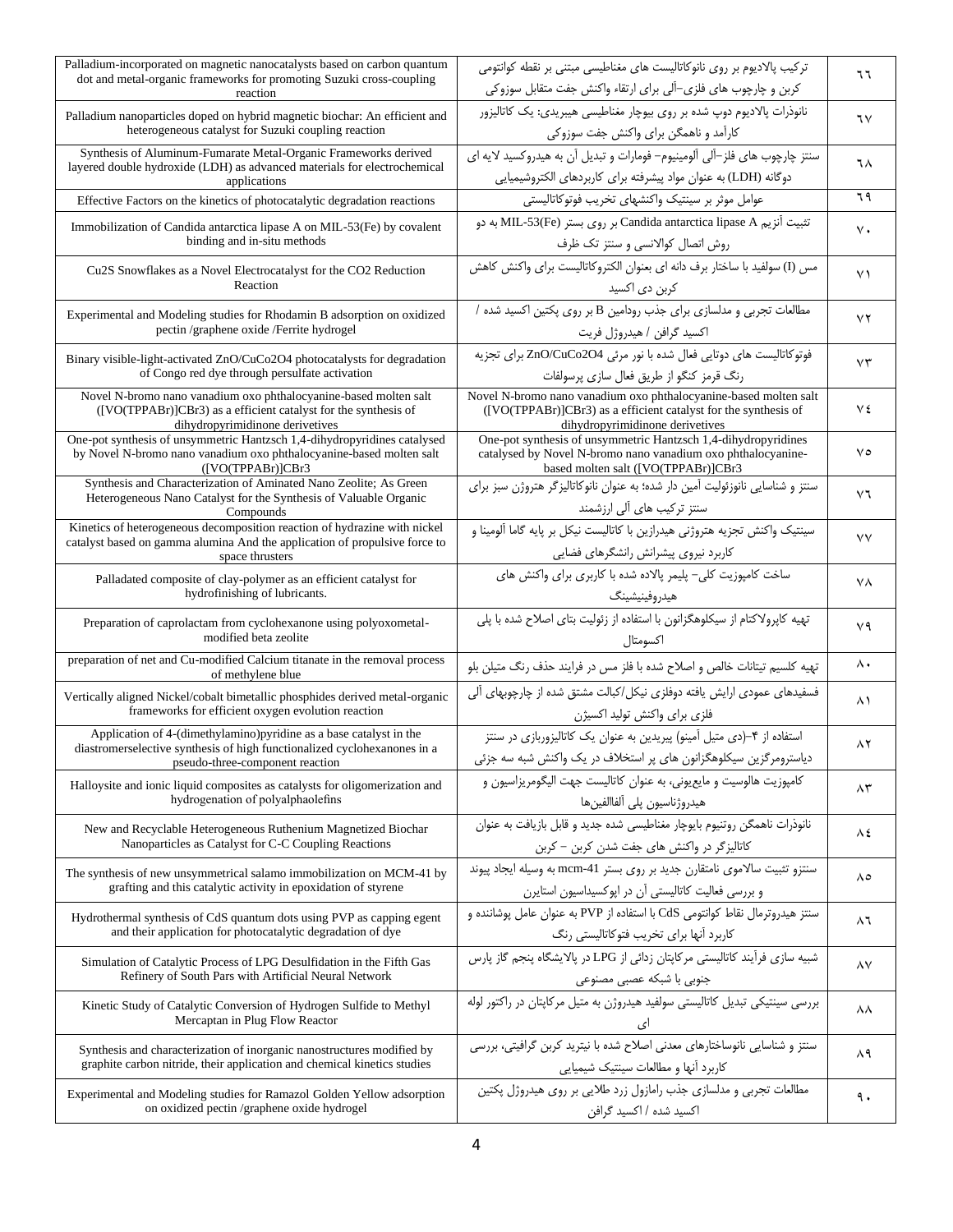| Surface modification of SBA-15 by 2-chloroquinoline-3-carbaldehydes                                                                                                | اصلاح سطح SBA-15 با ٢– كلروكوئينولين ٣– كربالدهيد                                                                                                | ۹۱                              |
|--------------------------------------------------------------------------------------------------------------------------------------------------------------------|--------------------------------------------------------------------------------------------------------------------------------------------------|---------------------------------|
| Methods for converting of carbon dioxide to hydrocarbons                                                                                                           | روش های تبدیل کربن دی اکسید به هیدروکربن ها                                                                                                      | ۹۲                              |
| Effective parameters in photocatalytic conversion of carbon dioxide                                                                                                | پارامترهای موثر در تبدیل نوری کربن دی اکسید                                                                                                      | ۹۳                              |
| Construction and characterization of amine base for removal of carbon<br>dioxide gas                                                                               | ساخت و مشخصه¬یابی پایه آمین برای حذف گاز کربن دی¬اکسید                                                                                           | ۹٤                              |
| Hydrogen release from boron-containing compounds by catalytic reactions                                                                                            | أزاد سازى هيدروژن از تركيبات حاوى بور توسط واكنش هاى كاتاليزورى                                                                                  | 90                              |
| Magnetic chitosan hydrogel/PVA: a novel and efficient catalyst for the<br>synthesis of dihydropyrano [2,3-c] pyrazole and 1,4-dihydropyridine<br>derivatives       | هیدروژل کیتوسان مغناطیسی حاوی پلی وینیل الکل: یک کاتالیست جدید و کارآمد<br>برای سنتز مشتقات دی هیدروپیرانو [2⋅3-c] پیرازول و ۱۰۴-دی هیدروپیریدین | ۹٦                              |
| Facile synthesis of a stable (EA)2Pt(OH)6 solution as platinum precursor for<br>three-way catalyst.                                                                | سنتز آسان محلول پايدار بيس اتانول آمونيوم هكزا هيدروكسو پلاتينات به عنوان<br>پیش ماده پلاتین برای کاتالیست های سه منظوره                         | ۹٧                              |
| Catalytic oxidation of alcohols by graphen-supported oxidovanadium<br>complex                                                                                      | اکسایش کاتالیستی الکلها توسط کمپلکس اکسیدو وانادیم ساپورت شده بر روی<br>گرافن                                                                    | ۹۸                              |
| Catalytic coupling of terminal alkynes by silica supported Cu(II) complex                                                                                          | کوپلینگ کاتالیستی آلکنهای انتهایی توسط کمپلکس مس (II)ساپورت شده بر روی<br>سيليكا                                                                 | ۹۹                              |
| Green oxidation of benzyl alcohol by heterogeneous dioxidotungsten(VI)<br>complex                                                                                  | اکسایش سبز بنزیل الکل توسط کمپلکس ناهمگن دی اکسیدو تنگستن(VI)                                                                                    | $\mathcal{L}$ .                 |
| Optimization Of Isobutane Dehydrogenation Reaction                                                                                                                 | بهينه سازى واكنش هيدروژن زدايي ايزوبوتان                                                                                                         | $\lambda$ . $\lambda$           |
| Efficient removal of organic pollutants by a Ce-on-Zr-MOF-808<br>photocatalyst                                                                                     | سنتز فوتوكاتاليست Ce-on-Zr-MOF-808 جهت حذف آلاينده هاي آلي                                                                                       | $\cdot$ $\cdot$                 |
| MOF/Ferrite heterostructure: Efficient visible-light-driven photocatalytic<br>reduction of hexavalent chromium                                                     | سنتز كامپوزيت چارچوب فلز–آلي/فريت جهت كاهش فوتوكاتاليستي آلاينده كروم<br>شش ظرفيتي                                                               | $\cdot$ ۳                       |
| Preparation of carbon dots as nano catalyst                                                                                                                        | سنتز نقاط كربنى به عنوان نانوكاتاليست                                                                                                            | $\mathcal{L}$                   |
| Evaluation of the efficiency of removing diazo dyes from aqueous medium<br>with the help of free and immobilized peroxidase                                        | بررسی کارآئی حذف رنگهای دیآزو از محیط آبی به کمک پراکسیداز آزاد و تثبیت                                                                          | $\cdot \circ$                   |
| The effect of Mo Percent on the Preparation of the $Mo/\gamma$ -Al2O3 ODS<br>Catalyst                                                                              | اثرات درصد مولیبدن در سنتز کاتالیست مولیبدن بر پایه آلومینا                                                                                      | ۱۰٦                             |
| Preparation of CoMo/ $\gamma$ -Al2O3 Catalyst for the Oxidative Desulfurization of<br>fuel                                                                         | سنتز کاتالیست کبالت مولیبدن برای گوگردزدایی اکسایشی از خوراکهای نفتی                                                                             | $\mathcal{N}$                   |
| Investigation of the synthesis of bulk amides by the reaction of a modified<br>reter using pyridinium hydrogen sulfate and saccharin sulfonic acid                 | بررسی سنتز آمیدهای حجیم از طریق واکنش ریتر اصلاح شده با استفاده از<br>پیریدینیوم هیدروژن سولفات و ساخارین سولفونیک اسید                          | $\lambda \cdot \lambda$         |
| Composite of kaolin and ionic liquid containing acidic polymer: A highly<br>selective catalyst for glycerol acetalization to solketal                              | کامپوزیت کائولن و مایع یونی حاوی پلیمر اسیدی: یک کاتالیست انتخاب پذیر برای<br>استالیزاسیون گلیسرول به سولکتال                                    | $\mathcal{N} \cdot \mathcal{A}$ |
| Application of Organoplatinum Complexes in the Construction of Valuable<br>$C-X$ ( $X = C, O, F, S$ ) Organic Bonds: Mechanistic and Theoretical<br>Investigations | کاربرد کمپلکس های ارگانوپلاتین در ساخت پیوندهای با ارزش آلی = C-X (X<br>:C, O, F, S(رسی های مکانیسمی و تئوری)                                    | $\mathcal{L}$                   |
| Synthesis of ZIF-8 under ultrasonic conditions and its application in the<br>decolorization of Violet-5r and Red 141 reactive dyes                                 | سنتز ZIF-8 تحت شرایط اولتراسونیک و بررسی کاربرد آن در رنگ زدایی رنگهای<br>رأكتيو Violet-5r و Red 141                                             | $\rightarrow$                   |
| Nanocomposite of MOF-Metal Oxide as high performance catalyst for<br>thermal decomposition of ammonium perchlorate                                                 | نانوكامپوزيت-MOF اكسيد فلز به عنوان كاتاليست براي تجزيه حرارتي آمونيوم<br>پر کلرات                                                               | ۱۱۲                             |
| In-situ synthesis of BiFeo3-Fe2O3 for visible-light driven photocatalytic<br>pharmaceutical wastewater treatment                                                   | سنتز كامپوزيت BiFeO3-Fe2O3 براى تصفيه فتوكاتاليستى پساب دارويى تحت<br>نور مرئی                                                                   | ۱۱۳                             |
| Fabrication and performance evaluation of three-way catalyst with reduced<br>rhodium content through alumina support stabilization                                 | ساخت و بررسی عملکرد کاتالیست خودرو با هدف کاهش محتوای فلز گرانبهای<br>روديوم از طريق پايدارسازي پايه ألومينا                                     | $\bigwedge$                     |
| Degradation of metronidazole by synthesis of CuS / NiS and CuS / ZnS<br>hetero-structural photocatalysts                                                           | تخریب داروی مترونیدازول با سنتز فوتوكاتالیست هتروساختار CuS/NiS و<br>CuS/ZnS                                                                     | 110                             |
| Green synthesis of substituted thiazine derivatives via an efficient and novel<br>Cobalt nanocatalyst (γ-Fe2O3@FAp@Co)                                             | سنتز سبز مشتقات استخلاف شده تيازين ها با استفاده از نانوكاتاليزگر جديد و كارآمد<br>(γ-Fe2O3@FAp@Co)كبالت                                         | ۱۱٦                             |
| Ferrite/MOF composite for environmental remediation: Visible-light-<br>assisted photocatalytic degradation of meropenem and reduction of<br>hexavalent chromium    | كامپوزيت نيكل فريت MOF-808/براى اصلاح محيط زيستى: تخريب<br>فتوکاتالیستی مروپنم و کاهش کروم شش ظرفیتی به کمک نور مرئی                             | 11 <sup>V</sup>                 |
| Thiazolium ring impregnated on silica gel: An insoluble catalyst for the<br>preparation of $\gamma$ -ketoesters                                                    | حلقه تیازولیوم تثیبت شده بر روی سیلیکاژل: یک کاتالیست نامحلول برای تهیه<br>گاما–کتو استرها                                                       | ۱۱۸                             |
| Optimization of parameters affecting the production of spherical gamma<br>alumina particles by the oil-drop method                                                 | بهینه سازی پارامترهای موثر بر تولید ذرات کروی گاما آلومینا به روش ستون روغن                                                                      | ۱۱۹                             |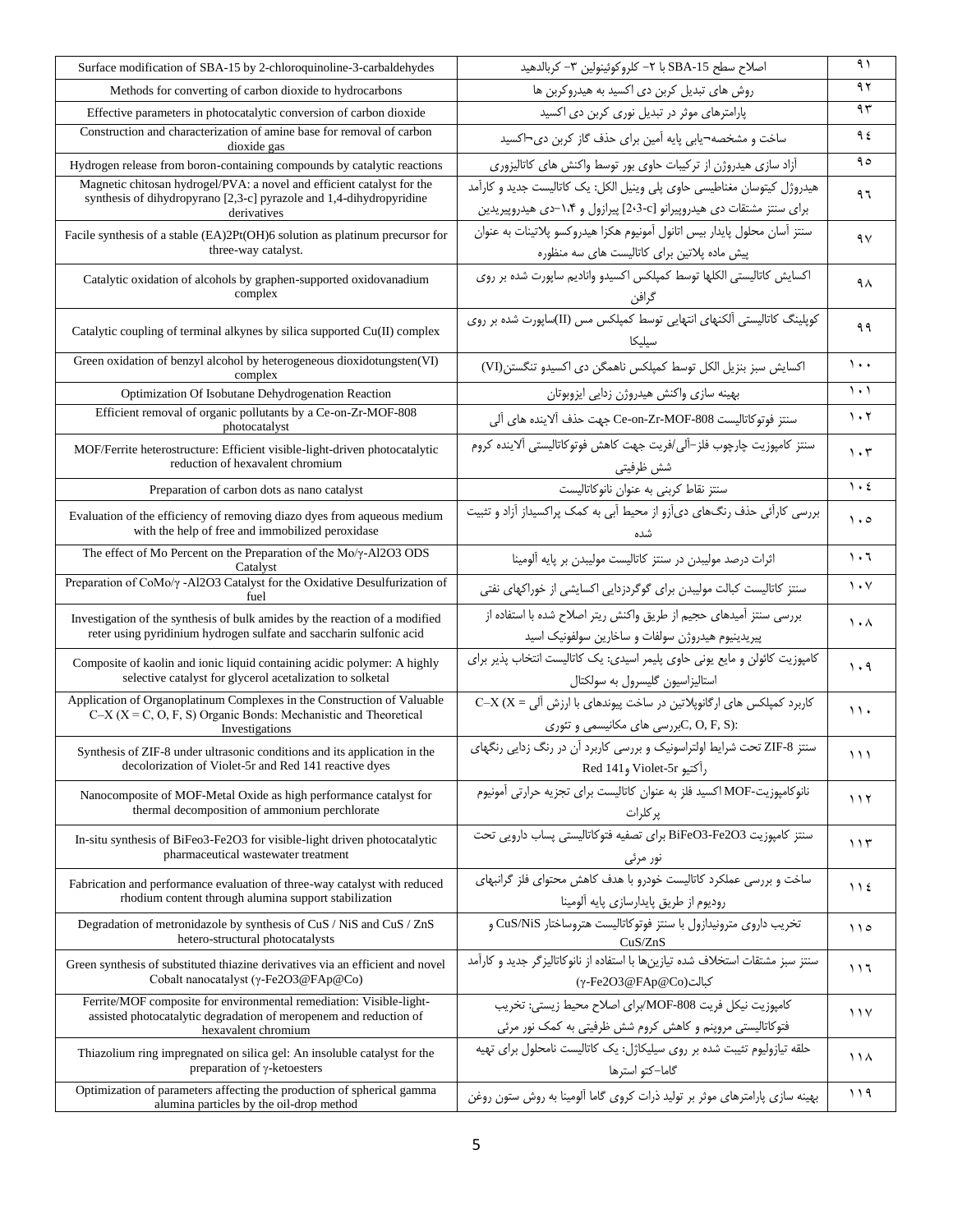| Synthesis of a new phosphate-based organic-salt catalyst and its<br>investigation in the preparation of benzopyran derivatives                                                                 | سنتز کاتالیزور جدید آلی-نمکی بر پایه فسفات و بررسی کاربرد آن در تهیه مشتقات<br>بنزوپيران                                                                                 | $\lambda$       |
|------------------------------------------------------------------------------------------------------------------------------------------------------------------------------------------------|--------------------------------------------------------------------------------------------------------------------------------------------------------------------------|-----------------|
| Synthesis of nanocomposites based on Transition metals Tungstates and<br>graphite carbon nitride: investigation of properties, photocatalytic<br>application and chemical kinetics studies     | سنتز نانوكامپوزيت هاى مبتنى بر تنگستات هاى فلزات واسطه و نيتريد كربن<br>گرافیتی: بررسی خواص، کاربرد فوتوکاتالیزوری ومطالعات سینتیک شیمیایی                               | ۱۲۱             |
| Layered double hydroxide/Choline chloride/Urea as a heterogeneous catalyst<br>and deep eutectic solvent for epoxy rearrangement                                                                | هیدروکسید دو لایه/ کولین کلرید/ اوره به عنوان یک کاتالیزگر ناهمگن و حلال فرا<br>زودگداز برای نو آرایی اپوکسی                                                             | ۱۲۲             |
| Geometric Parameters Effect on Reaction Zone of Premixed CH4 Catalytic<br>Combustion in a Fibrous Porous Medium                                                                                | بررسی اثر پارامترهای هندسی بر ناحیهی احتراق پیش آمیختهی گاز متان در محیط<br>متخلخل فيبرى                                                                                 | 155             |
| Reduction of carbonyl group using phosphoramide catalysts                                                                                                                                      | كاهش گروه كربونيل با استفاده از كاتاليست هاى فسفرآميدى                                                                                                                   | $\gamma \gamma$ |
| Evaluation of effective parameters on benzyl alcohol oxidation reaction<br>efficiency using cobalt (II) complex containing N-nicotinyl, N', N"-bis (tert-<br>butyl) phosphoric triamide ligand | بررسی پارامترهای مؤثر بر کارایی واکنش اکسیداسیون بنزیل الکل با استفاده از<br>كمپلكس كبالت (II) حاوى ليگاند - N نيكوتينيل، 'Nو - 'N' بيس (ترشيو بوتيل)<br>فسفریک تری أمید | ۱۲۰             |
| Catalysis of methyl phenyl sulfide oxidation reaction using compound<br>C28H50Cl2CoN8O4P2                                                                                                      | كاتاليز واكنش اكسيداسيون متيل فنيل سولفيد با استفاده از تركيب<br>C28H50Cl2CoN8O4P2                                                                                       | ۲۲۱             |
| A comparison between zeolite Y-palladium nanoparticles and zeolite X-<br>palladium nanoparticles synthesized by ultrasonic irradiation in carbon-<br>carbon coupling reaction as catalyst      | مقايسه اي بين زئوليت هاي/Y نانوذرات يالاديم و/ X نانوذرات يالاديم سنتز شده به<br>روش امواج فراصوت به عنوان كاتاليزگر در واكنش جفت شدن كربن–كربن                          | 17 <sub>V</sub> |
| the performance of NiAPSO-34 catalyst synthesized by hydrothermal-metal<br>ion incorporation for MTO reaction in a fluidized bed reactor                                                       | عملكرد كاتاليست NiAPSO-34 سنتز شده با روش تلفيق يون فلزى براى فرآيند<br>MTO در بستر سیال                                                                                 | ۱۲۸             |
| Study and evaluation of three-component reactions of aromatic aldehyde and<br>malononitrile compounds in the presence of ZrO2 nanoparticles                                                    | مطالعه و ارزیابی واکنش های سه جزئی ترکیبات آلدئیدهای آروماتیک و<br>مالونونیتریل در حضور نانو ذراتZrO2                                                                    | ۱۲۹             |
| Catalytic degradation of cationic dye by FeS2 nanoparticles                                                                                                                                    | تخریب کاتالیستی رنگ کاتیونی توسط نانوذراتFeS2                                                                                                                            | $\mathcal{N}$ . |
| Characterization, anti-lung cancer activity, and cytotoxicity of bio-<br>synthesized copper nanoparticles by T.fedtschenkoi leaf extract                                                       | شناسایی، فعالیت ضد سرطان ریه و سمیت سلولی نانوذرات مس سنتز شده توسط<br>عصارہ برگT.fedtschenkoi                                                                           | ۱۳۱             |
| One-step synthesis of silver nanostructures by utilizing H, persicum seeds<br>extract and investigation of the anti-human breast adenocarcinoma properties                                     | سنتز یک مرحله ای نانوساختارهای نقره با استفاده از عصاره دانه H.persicum و<br>بررسی خواص ضد سرطان پستان انسانی                                                            | ۱۳۲             |
| Preparation and characterization of ZSM-5 zeolite with hierarchical porous<br>structure using carbon quantum dot as hard template: An efficient catalyst<br>for biomass conversion             | سنتز و شناسایی زئولیت هایرارکیکال ZSM-5 بااستفاده ازنقاط کوانتومی کربنی به<br>عنوان قالب سخت:یک کاتالیست کارامد برای تبدیل زیست توده                                     | 155             |
| Investigation of three-component reactions between cyclic compounds 1 and<br>3 dicarbonyl in the presence of ZrO2 nanoparticles                                                                | بررسی واکنش های سه جزیی بین ترکیبات حلقوی ۱ و ۳ دی کربونیل در حضور<br>$ZrO2$ نانوذرات                                                                                    | 152             |
| Design of $NH2@TCT-Mesalamine-Cu(II)$ on Silica-Coated MNs and Study<br>of Its Catalytic Properties for Multi-Component Synthesis of Highly<br><b>Substituted Pyridines</b>                    | طراحی (NN و NH2@TCT-Mesalamine-Cu(II بر روی MN های پوشش داده شده با<br>سیلیس و مطالعه خواص کاتالیزوری آن برای سنتز چند جزئی پیریدین های بسیار<br>جایگزین شده             | 150             |
| Preparation of NH2@TCT-Mesalamine-Cu(II) on Silica-Coated MNs and<br>Study of Its Catalytic Properties for Multi-Component Synthesis of Highly<br>Substituted 4H-Chromenes                     | تهیه NN2@TCT-Mesalamine-Cu(II) روی MN های پوشش داده شده با<br>سیلیس و مطالعه خواص کاتالیزوری آن برای سنتز چند جزئی ۴-Hکرومن های<br>بسیار جایگزین شده                     | ۱۳٦             |
| Investigation and synthesis of LaFe0.95Pd0.05O3 intelligent catalyst and<br>comparison of its activity with conventional catalysts (TWC)                                                       | بررسی و سنتز كاتالیست هوشمند LaFe0.95Pd0.05O3 و مقایسه فعالیت آن با<br>كاتاليست هاى رايج ( TWC )                                                                         | 15 <sup>V</sup> |
| Effect of Ce doping on structural and morphological properties of a MOF-<br>derived CuO Nanocatalyst                                                                                           | اثر آلائیده شدن با سریم بر ویژگی های ساختاری و ظاهری نانوکاتالیست مس<br>اکسید مشتق شده از چارچوب فلز–آلی                                                                 | ۱۳۸             |
| Photocatalytic Effect of Barium and Chromium Indite Additives on<br>Performance of Perovskite Solar Cells                                                                                      | اثر فتوكاتاليزوري تركيبات افزودني باريم و كروم اينديت بر عملكرد سلول هاي<br>خورشیدی پروسکایتی                                                                            | ۱۳۹             |
| Adsorption, Kinetics and Equilibrium Studies on Removal of Reactive dye<br>Using ZnCo2O4 Nanospinel                                                                                            | بررسی و مطالعه جذب و سینتیک حذف آلاینده رآکتیو توسط نانو ذرات اسپینل<br>ZnCo2O4                                                                                          | $\lambda \xi$   |
| Application of molybdenum disulfide catalyst in photocatalytic ozonation<br>process for the removal of Acid Blue 113                                                                           | کاربرد کاتالیست مولیبدن دی سولفید در فرآیند ازن زنی فتوکاتالیزوری برای حذف<br>رنگ اسید بلو ۱۱۳                                                                           | $\frac{1}{2}$   |
| A green Hybrid Of (bmim)5[W12CoO40].3H2O catalyzed desulfurization<br>using H2O2 as Oxidant                                                                                                    | كاتاليز هيبريدي سبز 03H2O(bmim)5[W12CoO40] براي گوگرد زدايي توسط<br>آب اکسیژنه به عنوان اکسیدان                                                                          | 157             |
| The selective oxidation of sulfides to sulfoxides in the presence of a new<br>hydrazone Schiff base zinc(II) complex as catalyst                                                               | اکسایش گزینشی سولفیدها به سولفوکسیدها در حضور یک کمیلکس باز-شیف<br>هیدرازون از روی به عنوان کاتالیزگر                                                                    | ۱٤٣             |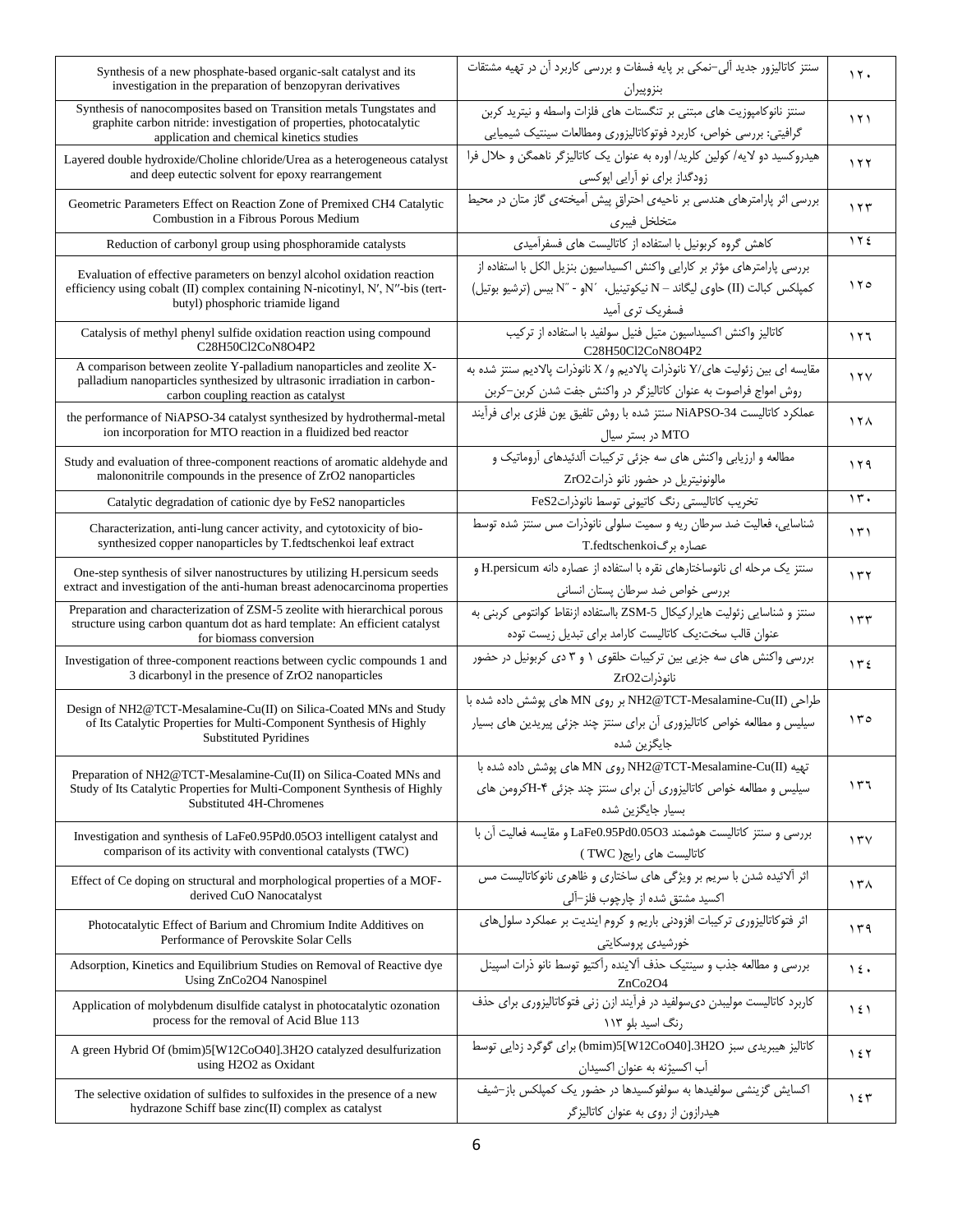| Iron (II) complex supported on graphene nanosheet: An efficient and<br>heterogeneous catalyst for epoxidation of alkenes                                                                             | سنتز و شناسایی کاتالیست هتروژن آهن ( II) قرار گرفته بر روی گرافن اکساید و<br>استفاده از این کاتالیست در اپوکسایش آلکن ها                                                     | $\frac{1}{2}$   |
|------------------------------------------------------------------------------------------------------------------------------------------------------------------------------------------------------|------------------------------------------------------------------------------------------------------------------------------------------------------------------------------|-----------------|
| Magnetic nanoparticles supported a palladium bis (benzothiazole) complex:<br>A novel efficient and recyclable catalyst for the synthesis of benzimidazoles<br>and benzothiazoles from benzyl alcohol | سنتز و شناسایی کاتالیست بیس تیازول پالادیم قرار گرفته بر روی نانو ذره<br>مغنطیسی آهن و استفاده از این کاتالیست در فرایند سنتز بنزایمیدازول و بنزوتیازول<br>از بنزيل الكل ها  | ۵ ۱ (           |
| Suitable catalysts for oxygen reduction reactions in energy exchange<br>systems based on electrochemical reactions                                                                                   | کاتالیست های مناسب واکنش کاهش اکسیژن در سیستم های تبادل انرژی مبتنی<br>بر واكنش هاى الكتروشيميايي                                                                            | ۱٤٦             |
| Bis(NHC)-Pd(II) and Pd(0) Complexes Supported on Magnetic SBA-15 for<br>The Selective Aerobic Oxidation of Benzyl Alcohols to Benzaldehydes and<br><b>Reduction of Nitroarenes</b>                   | كمپلكس هاى پالاديوم (٠) و -(II) بيس -N-هتروسيكل كاربن (NHC) تثبيت شده<br>بر روى SBA-15 مغناطيسي براي اكسايش هوازي انتخابي بنزيل الكل ها به<br>بنزالدهيدها و كاهش نيتروآرن ها | $\sqrt{2}$      |
| A New Bis(NHC)-Pd(II) Complex Supported on Magnetic Mesoporous<br>Silica for Selective Amination of Aryl Halides With Ammonia                                                                        | یک کمپلکس پالادیوم- بیس-N-هتروسیکل کاربن تثبیت شده بر روی سیلیکای<br>مزوپور مغناطیسی برای آمین دار کردن انتخابی آریل هالیدها با آمونیاک                                      | $\lambda$       |
| Study of Methylene Blue removal from aqueous solutions using zinc sulfide                                                                                                                            | مطالعه حذف رنگ متیلن بلو از محلولهای آبی با استفاده از سولفید روی                                                                                                            | ١٤٩             |
| Pyrolysis of LDPE plastic to produce hydrocarbons                                                                                                                                                    | پیرولیز پلاستیکLDPE برای تولید محصولات هیدروکربنی                                                                                                                            | ۱٥.             |
| Catalytic conversion of plastic to aromatic compounds                                                                                                                                                | تبدیل کاتالیستی پلاستیک به ترکیبات آروماتیکی                                                                                                                                 | 101             |
| Temperature simulation The effect of adding compounds with high thermal<br>conductivity on catalyst performance in direct reduction of steel                                                         | شبیه سازی دمایی تاثیر افزودن ترکیبات دارای رسانش حرارتی بالا بر عملکرد<br>كاتاليست در احياء مستقيم فولاد                                                                     | 101             |
| Catalyst Role in Edible Oil Hydrogenation to Achieve Plastic fat<br>(Shortening)                                                                                                                     | نقش کاتالیزور در هیدروژناسیون روغن خوراکی برای دستیابی به چربی شورتنینگ                                                                                                      | 105             |
| Study of effective parameters on removal of iron ions by Zerovalent iron                                                                                                                             | بررسی پارامترهای موثر در حذف یونهای آهن توسط نانو ذرات آهن صفر ظرفیتی                                                                                                        | 102             |
| Novel synthesis of some derivatives of thiazole-5-one via an efficient<br>magnetic nanocatalyst γ-Fe2O3@FAp@Cr                                                                                       | سنتز مشتقاتی از تیازول ۵ اون ها با نانو کاتالیزگر موثر کروم مغناطیسی<br>$\gamma$ -Fe2O3@FAp@Cr                                                                               | 000             |
| GOx/TiO2 biophotocatalyst for Amoxicillin Degradation                                                                                                                                                | بیو فوتوكاتالیست GOx/TiO2 برای تجزیه ی آموكسی سیلین                                                                                                                          | 107             |
| green synthesis of cuo nanostrucures using olea europaea leaves extract and<br>their antibactrrial activity                                                                                          | سنتز سبزنانو ذرات اکسید مس با استفاده از عصاره برگ زیتون و بررسی ضدباکتری                                                                                                    | $\vee$          |
| Application of nickel oxide catalyst in catalytic ozonation process for the<br>removal of acid blue 113 dye                                                                                          | کاربرد کاتالیزور نیکل اکسید در فرآیند ازن زنی کاتالیزوری برای حذف رنگ اسید<br>بلو ۱۱۳                                                                                        | ۱۰۸             |
| A Fe-Schiff-base complex on MCM-41 as an efficient, reusable and<br>chemoselective nanocatalyst for oxidative coupling of thiols and oxidation<br>of sulfides                                        | یک کمپلکس باز-شیف از آهن بر روی MCM-41 به عنوان یک نانوکاتالیزگر مؤثر،<br>قابل استفاده مجدد و شیمی گزین برای جفت شدن اکسایشی تیول ها و اکسایش<br>سولفيدها                    | ۱٥۹             |
| Fabrication of NiO-GDC anode from new precursor for IT-SOFCs by<br>modifying the surface structure with a novel sol-gel process                                                                      | ساخت پودر آندی NiO-GDC با استفاده از پیش ساز و روش جدید سل-ژل از<br>طریق بهینه سازی سطح ساختار برای پیل های سوختی اکسید جامد دمای متوسط                                      | 17.             |
| DFT Calculations and Theoretical Investigations of Cinchonine as<br>Organocatalyst                                                                                                                   | محاسبات DFT و بررسی های نظری سینکونین به عنوان ارگانوکاتالیست                                                                                                                | ۱٦۱             |
| An efficient and reusable MCM-41-immobilized copper(I) catalyst for<br>Sonogashira reaction                                                                                                          | ک کاتالیزور کارآمد و قابل استفاده مجدد مس (I) تثبیت شده بر روی MCM-41<br>براى واكنش سونوگاشيرا                                                                               | ۱٦۲             |
| Methods to improve photocatalysts efficiency for the removal of<br>pharmaceutical compounds from wastewater under visible light                                                                      | روش های بهبود کارآیی فوتوکاتالیست ها برای حذف ترکیبات دارویی از یساب ها<br>تحت نور مرئ <i>ی</i>                                                                              | ۱٦٣             |
| Ninhydrin complex of copper on magnetic graphene oxide as a selective,<br>practical, and recyclable nanocatalyst in C-C and C-O coupling reactions                                                   | ۔<br>کمیلکس نین هیدین مس بر روی گرافن اکسید مغناطیسی به عنوان یک<br>نانوكاتاليز گر گزينش پذير، كارآمد و قابل بازيافت در واكنش هاي جفت شدن كربن-<br>كربن و كربن–اكسيژن        | 112             |
| Sensing ability of magnesium oxide nanotubes toward greenhouse gas<br>carbon dioxide                                                                                                                 | سنجش توانایی نانولولههای اکسید منیزیم در برابر گازهای گلخانهای                                                                                                               | ۱٦٥             |
| Effect of Temperature on the Dimethyl Carbonate Synthesis Yield from<br>Methyl Carbamate and Methanol Catalyzed by Zinc Acetate                                                                      | تاثیر دما بر روی بازده سنتز دی متیل کربنات از متیل کربامات و متانول با استفاده از<br>كاتاليست استات روى                                                                      | ۱٦٦             |
| Photocatalytic Suzuki-Miyaura Coupling Reaction Using<br>Fe3O4@SiO2@TiO2@Schiffbase@Pd As a Novel Retrievable Magnetic<br>Photocatalyst                                                              | واكنش فوتوكاتاليستى جفت شدن سوزوكي–مياورا با استفاده از<br>Fe3O4@SiO2@TiO2@Schiffbase@Pdبعنوان يک فوتوكاتاليست مغناطيسي<br>قابل بازيافت                                      | 17 <sup>V</sup> |
| Cu(I)@g-C3N4/PEI: A New Heterogeneous Catalyst for Glaser Reaction in<br>Deep Eutectic Solvent                                                                                                       | :Cu(I)@g-C3N4/PEIپک کاتالیزور ناهمگن جدید برای واکنش گلاسر در حلال<br>دیپ اتکتیک                                                                                             | ۱٦۸             |